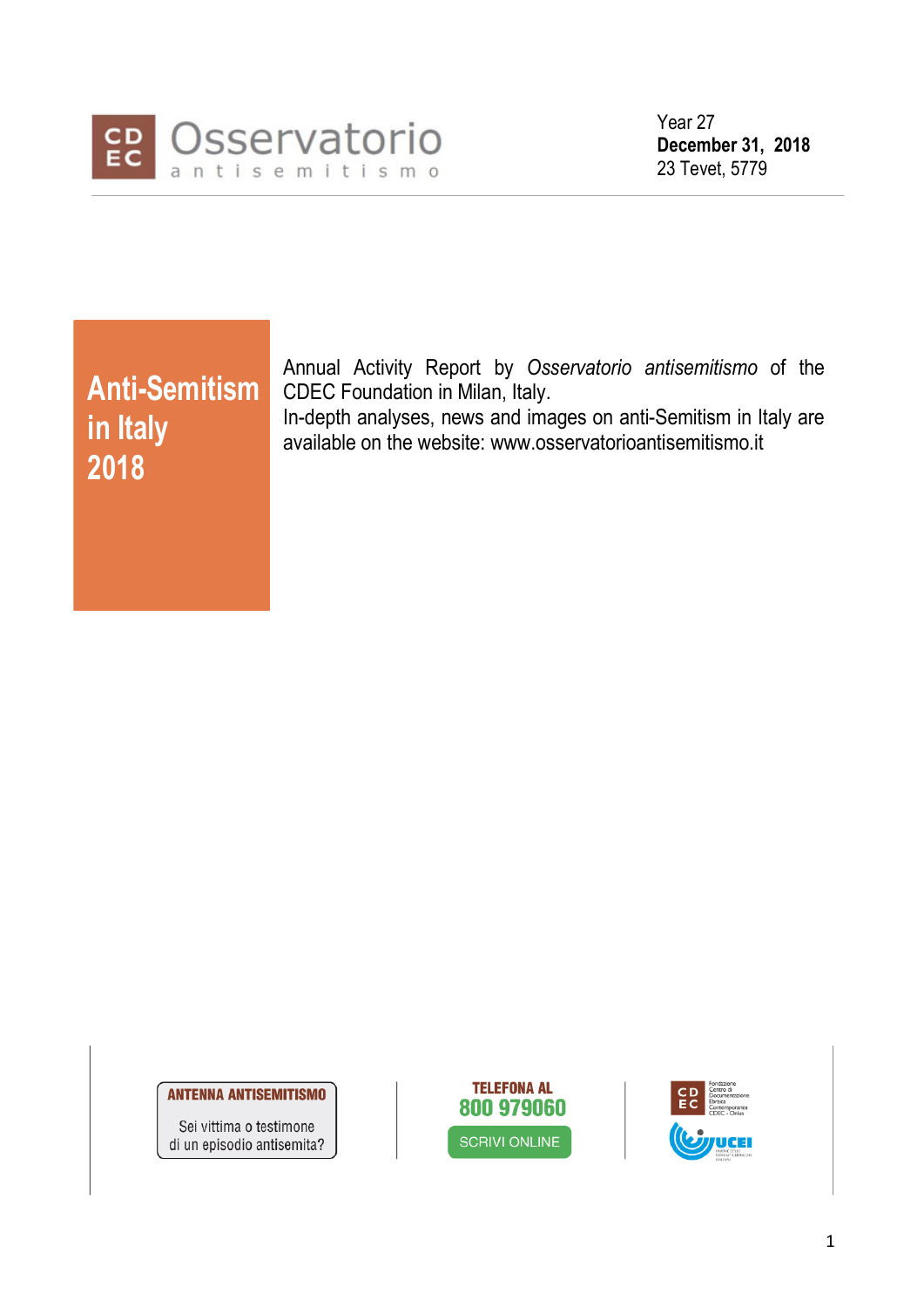## **Osservatorio antisemitismo** of the CDEC Foundation

The Osservatorio antisemitismo of the CDEC (Contemporary Jewish Documentation Center) Foundation in Milan collects, compiles and deals with data about anti-Semitic actions (incidents, offenses, public speeches, etc.) and episodes of anti-Semitic hostility. It performs indepth analysis and studies on public opinion while providing focused essays on the subject. It deals also with monitoring – throughout the Italian Peninsula – such phenomenon and its diverse manifestations.

Data collection on different forms of anti-Semitic hostility is primarily gathered by monitoring the media and by the Antenna Antisemitismo. The latter is a facility established to record and analyze reports (voiced by phone or Web) of anti-Semitic incidents of enmity and intolerance. It is also performed by targeted social studies, as well as by opinion poll with simple size, high quality survey, Focus Groups (small number of people brought together with a moderator – to focus and discuss on different topics with concealed questions about anti-Semitism – whose aim is to produce qualitative data), inquiry on opinion leader and research on the Web.

The Osservatorio antisemitismo is particularly committed to monitoring the Web as anti-Semitism 2.0 has become a complex reality and a fundamental area – from the communicative and sociological point of view – because of its powerful consequences on social and media events. The ubiquitous and global nature of the Web and social networks has provided tools to spread it to the rest of the Internet. The Osservatorio quantifies the escalation and spread of posts about anti-Semitic rhetoric, anti-Zionism, Jewish conspiracy and Holocaust denial across the Web. This corpus of posts engenders defamation and disinformation which eventually degenerate into anti-Semitism.

The results provide a data-driven, quantitative framework for understanding online anti-Semitism. Collected data are available on the Osservatorio antisemitismo website, daily updated. The Osservatorio publishes the newsletter "Antisemitismo NEWS – aggiornamenti sull'antisemitismo in Italia" (Anti-Semitism NEWS – update on anti-Semitism in Italy) for UCEI (Union of Italian Jewish Communities) and for the Kantor Center (University of Tel Aviv).

### Director

Gadi Luzzatto Voghera, Director of the CDEC Foundation

#### **Editors**

Betti Guetta, Director of the Osservatorio antisemitismo Stefano Gatti, Researcher Stefania Roncolato Tobias Zöhrer **Website** www.osservatorioantisemitismo.it

Antenna Antisemitismo

**Monitoring** online anti-**Semitism** 

Antisemitismo NEWS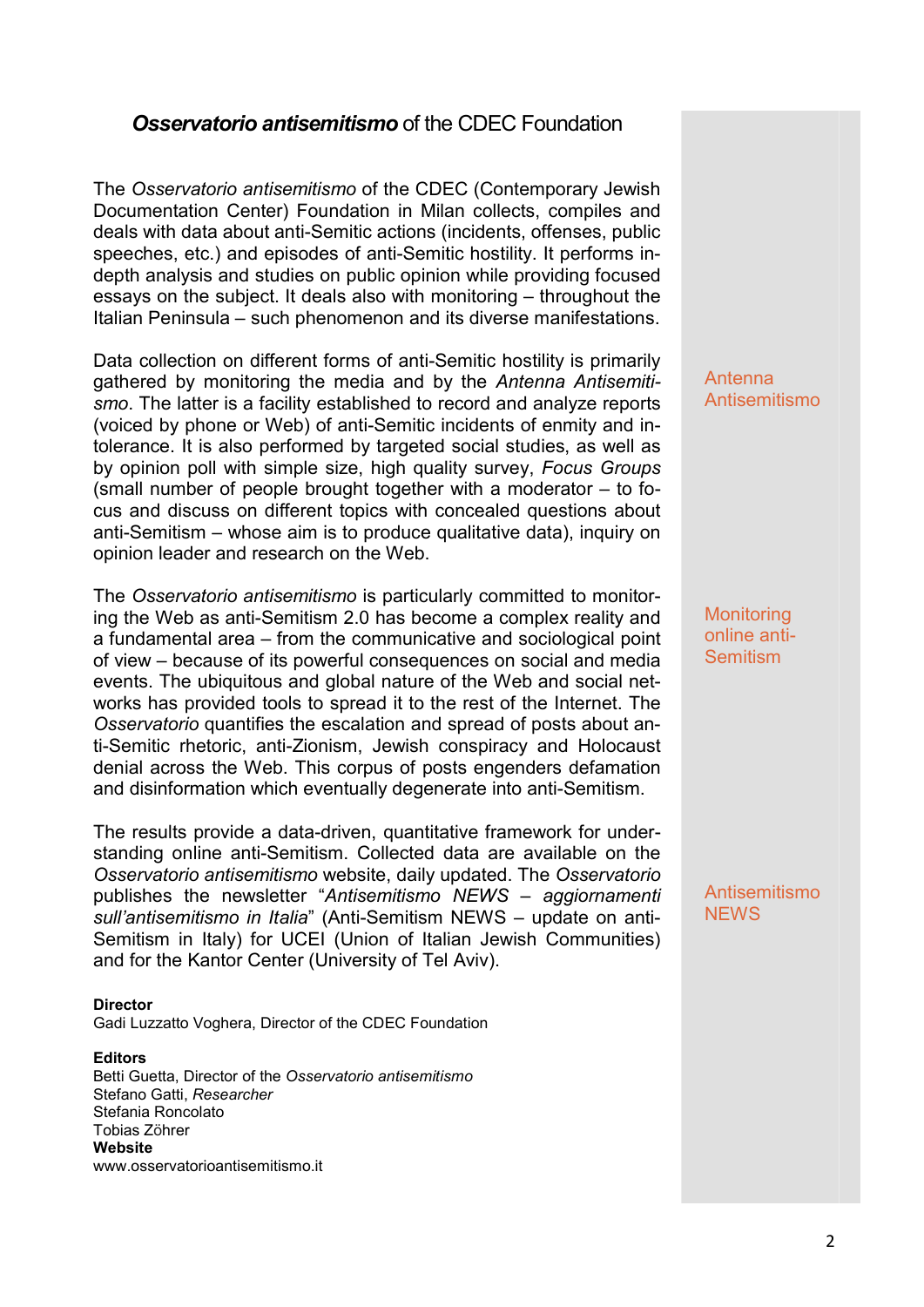# **INDEX**

# INTRODUCTION

ANTI-SEMITIC INCIDENTS IN 2018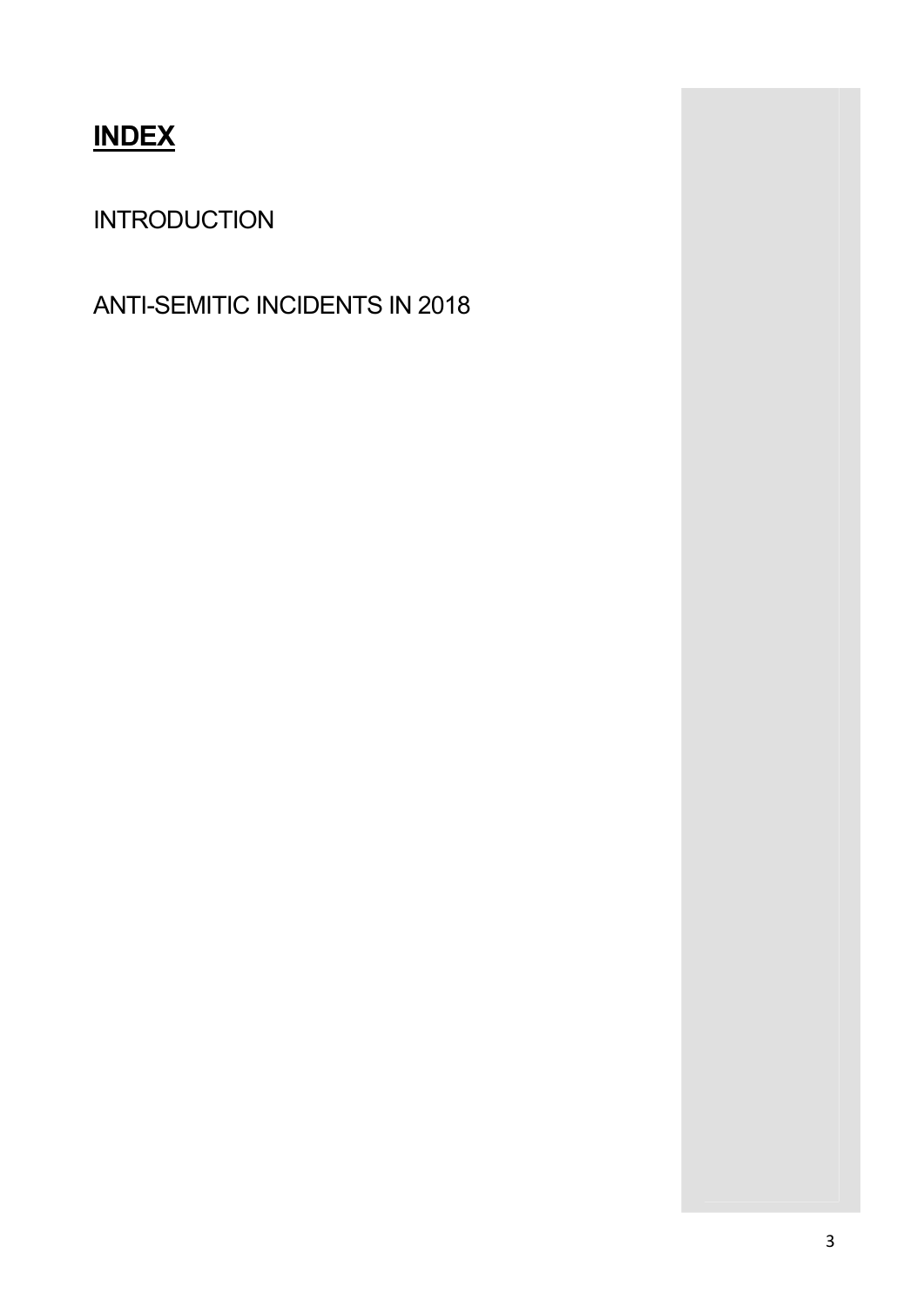## INTRODUCTION

The Osservatorio Antisemitismo defines as anti-Semitic incident any deliberate act against Jewish people, organizations or property in which there is evidence that the action has anti-Semitic motivations or contents, or that the victim has been targeted as Jewish or deemed so.

The Osservatorio gets to know anti-Semitic incidents occurred in Italy through the main media and through the reports to the Antenna Antisemitismo.

It is indisputable that the actual number of anti-Semitic incidents is higher than the recorded one, since their reporting or visibility varies from one type to another; it is more frequent in fact to hear about serious acts than about verbal or written offenses, more rarely reported.

In the last decades, racist and anti-Semitic prejudices have become by and large more legitimate.

The more we move away from the Second World War and the Shoah, the more the taboo of anti-Semitism is overcome.

The political climate with the recent strengthening of the far right in many European countries is characterized by slogans and symbols that recall - with due differences - the 1930s.

The electoral and political successes of the far right create concern, but it is important to pay attention also to the rise of leftist anti-Semitism, which supports Islamist instances and anti-Israeli Islamist attitudes expressed in anti-Semitic terms as in the BDS movement (Boycott, Divestment, Sanctions).

The gradual return of accusations against the Jews – which go back to classical anti-Semitic stereotypes – is evident in the use of myths and symbols of anti-Judaism (e.g. deicide, blood accusation, exclusivism, hatred against mankind). In anti-Semitic discourses prevail conspiracy, anti-Zionism, trivialization and denial of the Holocaust.

Classification of anti-Semitic incidents

Legitimacy of anti-Semitism

Echoes from the Thirties

Return of archaic themes against the Jews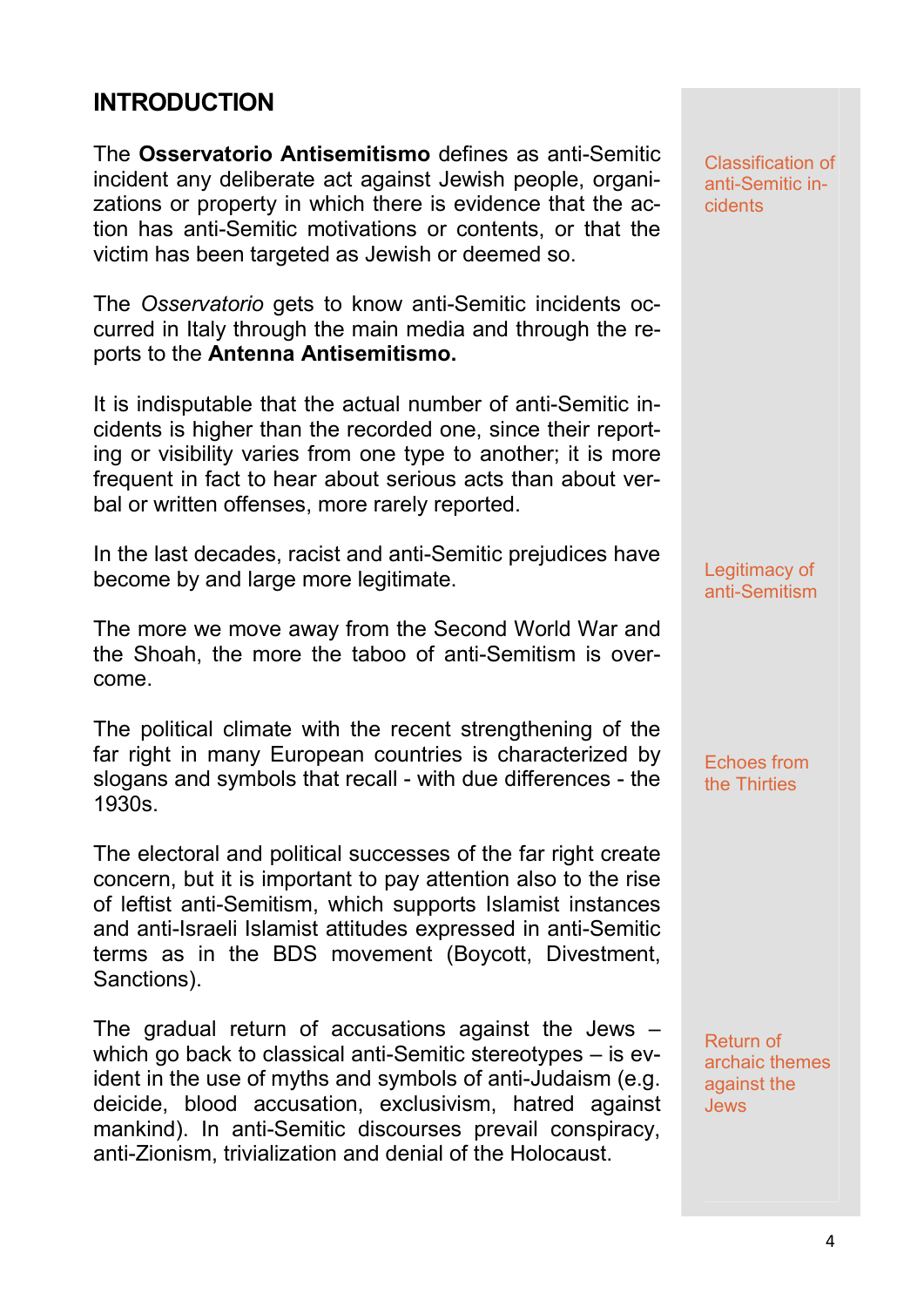The theme of deicide, re-enacted in the Palestinian threat rhetoric, has re-emerged, while raising particular concern.

Whereas violent actions of anti-Jewish hostility distinguish the extremist political groups (right, left, Islamists), prejudice against Jews is widely spread among socio-cultural classes and political and ideological groups.

The Arab-Israeli conflict helps to feed antipathy towards the Jews.

The demonization of Israel and the dehumanization of the "Zionists" perpetuate the tradition of hostility towards the Jews, legitimizing anti-Semitism among people. Codification and dissemination of anti-Semitism are increasing at the global level, in particular because of the non-stop development of technological tools.

Messages against Jews are present both in the anti-Semitic as well as in mainstream websites and social networks (also in those of the main press services), where "offensive" comments are posted and shared with articles or videos dedicated to Jewish themes or to Israel. This is because postings is not generally controlled.

The evidence of verbal radicalization and the lowering of the taboo threshold clearly emerge through the language, load of violence, climate of anti-conformism and desecration, racist sarcasm.

In the discourse about and portrayal of the Jews, the anti-Semitic clichés feed a negative and stereotypical image. The Web makes it possible to modernize and globalize the dissemination of anti-Semitic theses and discourses.

Web 2.0 has allowed the development of a culture in which anti-Semitism has been socially accepted, particularly among young people. In such environment, the promotion of conspiracy theories, the demonization of Jews / Zionists and the Jewish state, the use of the Jews / Zionists as a scapegoat has become the norm. They may lead, as consequence, to fierce actions against the Jews. The organized attempt to legitimize the anti-Semitism – the core of anti-Semitism 2.0 – affects the defenses that society has erected against racism.

Deicide with Palestinian tone

**Prejudice** dissemination

**Dehumanization** of the «Zionists»

Forum are not controlled

Normalization of anti-Semitism

Collapse of the social defenses erected against racism e anti-Semitism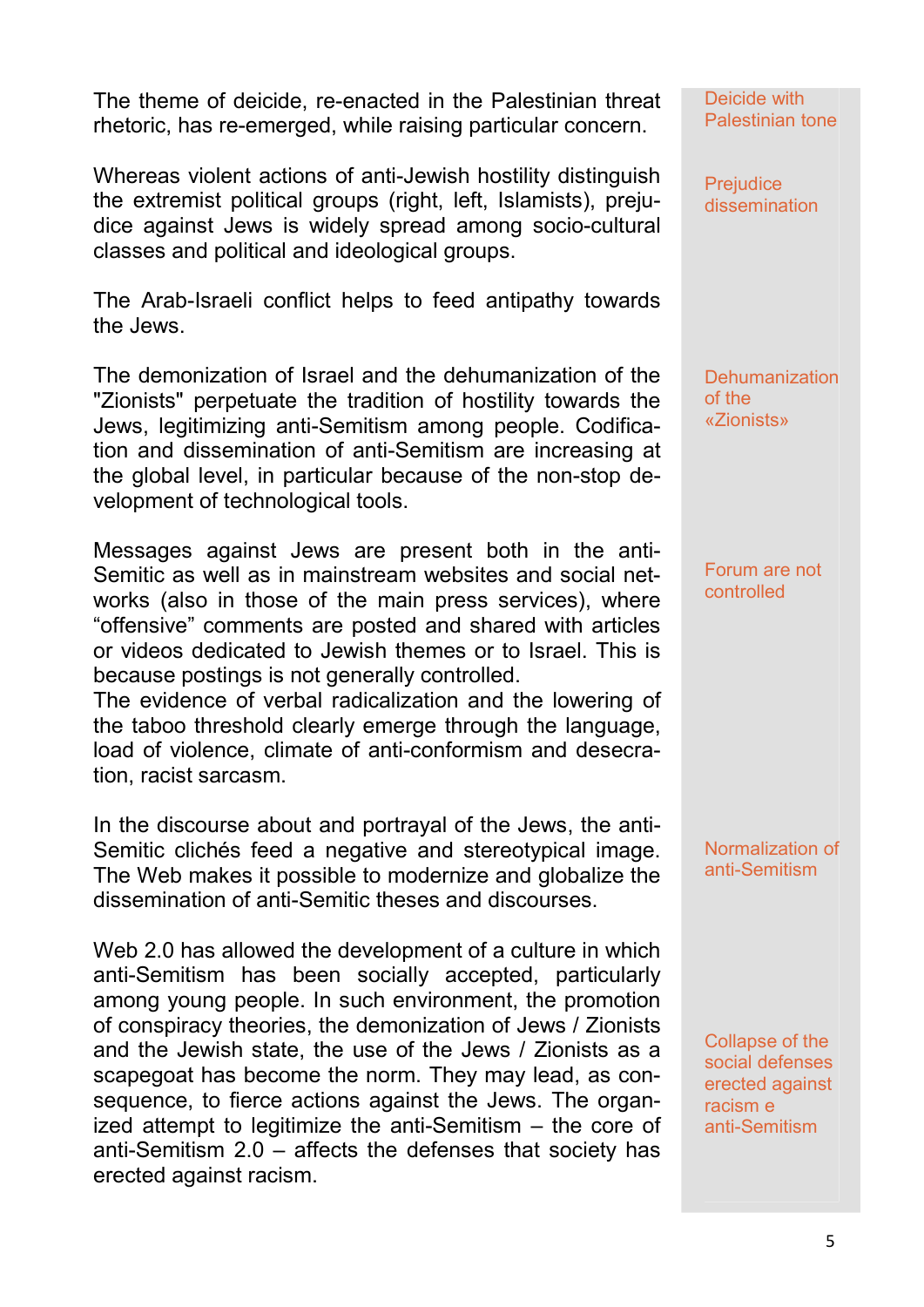# January – December 2018 ANTI-SEMITIC INCIDENTS

In 2018 the Osservatorio Antisemitismo of the CDEC Foundation recorded 197 anti-Semitic incidents, a significantly higher number compared to 2017 and 2016, when 130 (+ 66%) were recorded. No case of physical violence or proven discrimination has been reported.

|               | 2018 | 2017 | 2016 |
|---------------|------|------|------|
| January       | 14   | 13   | 17   |
| February      | 13   | 10   | 14   |
| March         | 8    | 3    | 14   |
| April         | 24   | 8    | 5    |
| May           | 24   | 10   | 13   |
| June          | 25   | 10   | 12   |
| July          | 20   | 19   | 8    |
| August        | 14   | 4    | 4    |
| September     | 13   | 14   | 12   |
| October       | 16   | 9    |      |
| November      | 13   | 21   | 9    |
| December      | 13   | 9    | 15   |
| <b>Totale</b> | 197  | 130  | 130  |

### INCIDENT TYPES

| Anti-Semitism on the Web        | 131 |
|---------------------------------|-----|
| Defamation and insults          | 36  |
| Graffiti and graphics           | 12  |
| Threats to people               |     |
| Vandalism                       |     |
| Anti-Semitism in the mass-media | 2   |
| ther                            | 3   |

2018 Growth of anti-Semitic incidents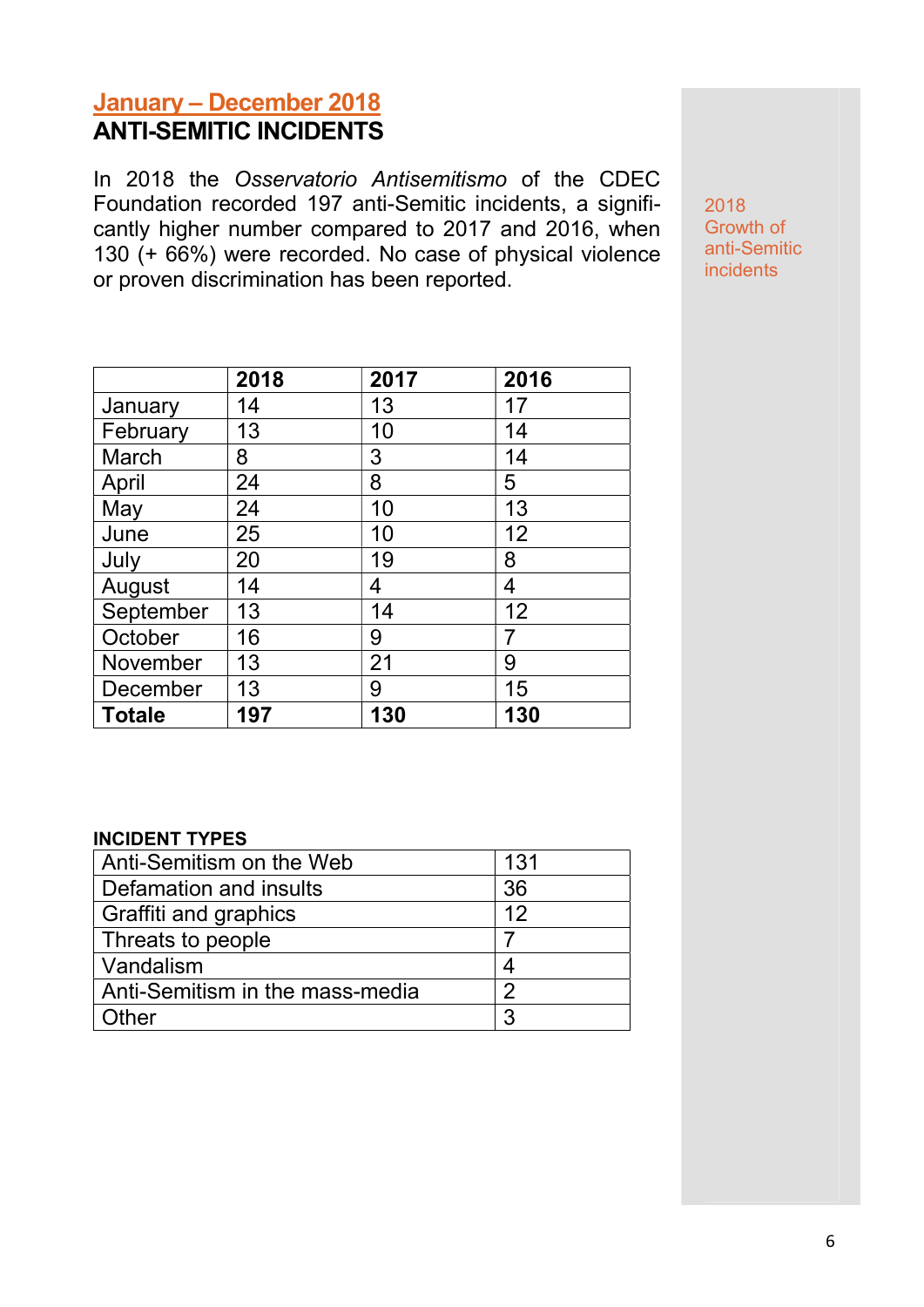#### Table 2: Assessment of manifestations of antisemitism against Jewish community as a problem, by EU Member State (%) a,b,c,d,e

|                                                                                         | AT | <b>BE</b> | DE | <b>DK</b> | ES | <b>FR</b> | HU | IT | <b>NL</b> | <b>PL</b> | <b>SE</b> | <b>UK</b> | 12 country<br>average |
|-----------------------------------------------------------------------------------------|----|-----------|----|-----------|----|-----------|----|----|-----------|-----------|-----------|-----------|-----------------------|
| Antisemitism on the internet,<br>including social media                                 | 85 | 92        | 89 | 71        | 86 | 95        | 81 | 90 | 80        | 92        | 81        | 84        | 89                    |
| <b>Expressions of hostility</b><br>towards Jews in the street<br>or other public places | 46 | 81        | 80 | 47        | 52 | 91        | 46 | 51 |           | 37        | 69        | 52        | 73                    |
| Antisemitism in the media                                                               | 51 | 84        | 68 | 51        | 85 | 80        | 69 | 73 | 63        | 73        | 63        | 61        | 71                    |
| Antisemitism in political life                                                          | 63 | 69        | 61 | 37        | 66 | 67        | 74 | 55 | 49        | 77        | 58        | 84        | 70                    |
| Vandalism of Jewish<br>buildings or institutions                                        | 31 | 68        | 61 | 45        | 45 | 88        | 35 | 48 | 57        | 39        | 60        | 45<br>n e | 66                    |
| Antisemitic graffiti                                                                    | 36 | 64        | 53 | 28        | 54 | 83        | 58 | 66 | 38        | 71        | 48        | 45        | 64                    |
| <b>Desecration of Jewish cemeteries</b>                                                 | 40 | 53        | 61 | 20        | 31 | 83        | 53 | 51 | 37        | 51        | 48        | 45        | 63                    |

**Experiences** and perceptions of anti-Semitism

–

Second survey on discrimination and hate crime against Jews in the EU FRA, 2018

Notes: <sup>a</sup> Out of all respondents (n=16,395); country results are unweighted, 12 country average is weighted.

Question: Bo4a. To what extent do you think the following are a problem in [COUNTRY] (Items as listed in the table)?

<sup>e</sup> Answers in the table are a sum of answer categories 'a very big problem' and 'a fairly big problem'.

<sup>d</sup> The items are listed in descending order according to the average of the 12 countries.

For each country, the three most serious manifestations of antisemitism - as assessed by the respondents are highlighted in the table.

Source: FRA, 2018



Graphs taken from: Experiences and perceptions of anti-Semitism - Second survey on discrimination and hate crime against Jews in the EU, FRA, December 2018

Over the period considered, 131 cases out of a total of 197 appeared on the Internet.

In detail: 70 Facebook, 25 Twitter, 9 YouTube, 28 Websites, 1 WhatsApp.

Web as privileged channel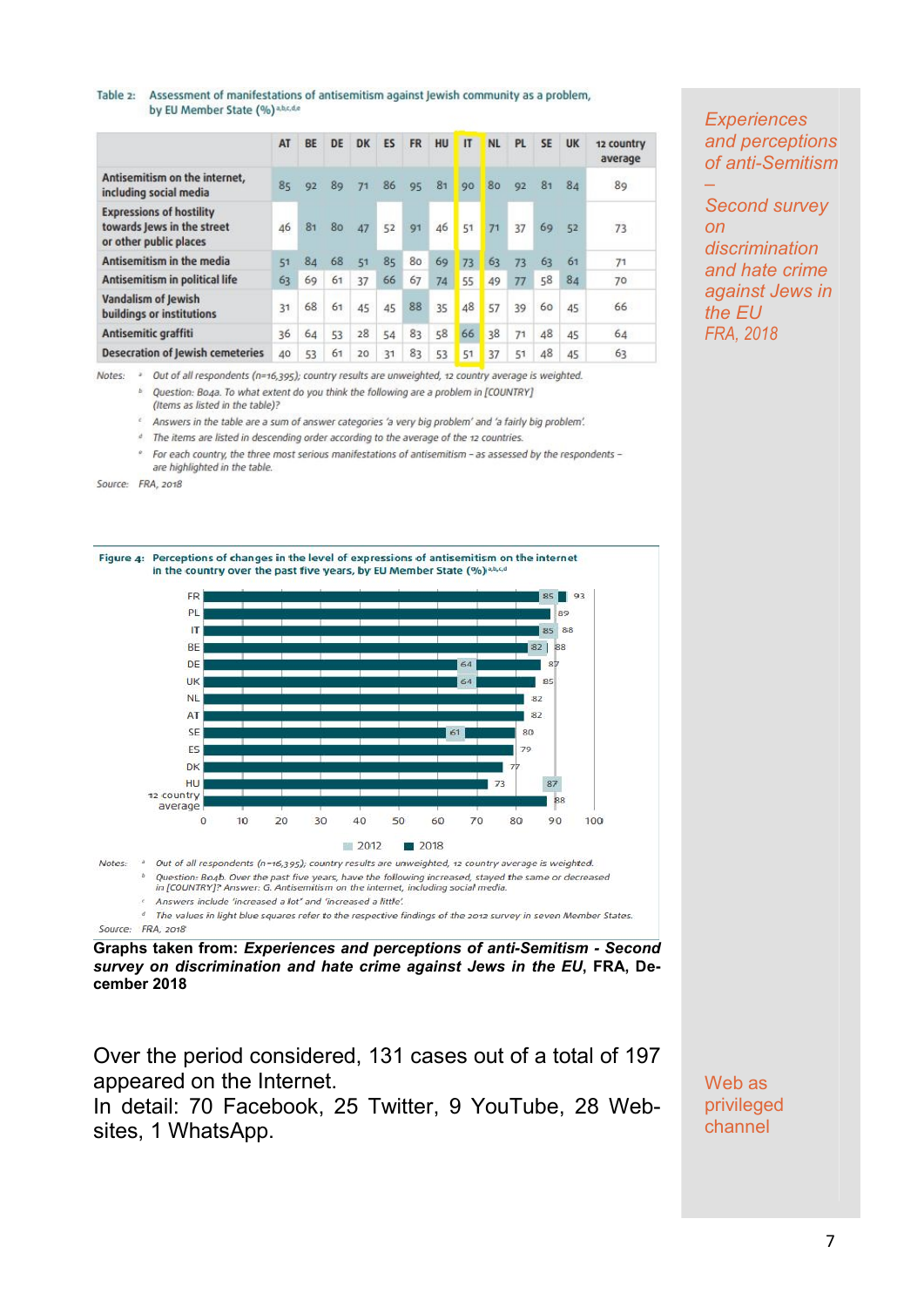The high number of anti-Semitic incidents recorded throughout the year reflects the political and economic climate; many cases are related – as usual – to events that see the Jews and / or the State of Israel at the center of attention:

- $\checkmark$  Day of Remembrance (January 27th)
- $\checkmark$  Giro di'Italia (Grand Tour) started from Israel
- $\checkmark$  Celebration of the 70th anniversari of Israel
- $\checkmark$  Murder of Mireille Knoll
- $\checkmark$  Clashes in Gaza
- $\checkmark$  Liliana Segre named Life Senator
- $\checkmark$  Liliana Segre Law Proposal against online hate
- $\checkmark$  Vandalization of stumbling stones

The anti-Semitic incidents of 2018 relate, in order of importance, to: conspiracy, anti-Zionism, neo-Nazism, trivialization of the Holocaust (mockery of the Shoah), anti-Judaism (Christian and religious anti-Semitism).

In particular, the themes of anti-Judaism (blood accusation, deicide, etc.) have been experiencing a strong recrudescence over the last few months.

While the denial of the Shoah (typical of neo-Nazism) or the blood accusation (characteristic of anti-Judaism) are wide spread only in the sphere of neo-Nazism, the same myths adapted to Israeli reality gather consensus in more heterogeneous areas: far left, ethno-regionalism, ecology, anti-elite galaxy, Islamism.

Conspiracy, which has become more and more the "glue" of anti-Semitism tout court, is structured in three great themes of accusation towards the Jews or the Zionists:

- $\checkmark$  They dominate in the West, they are rich and powerful, they own all banks (Goldman Sachs, Rothschild), they preside over places of power (Bilderberg Group, Trilateral Commission, EU), they govern and manipulate information.
- $\checkmark$  They are racist, especially in the Middle East, where they behave  $-$  like / worse than the Nazis  $-$  against the Palestinians, which are currently victims of a genocide («worse than the Shoah»).
- $\checkmark$  They have a strong, occult and behind-the-scenes influence, they rule the world public opinion and or-

**Factors** connected to anti-Semitic acts

Increase of anti-**Judaism** 

**Holocaust** denial and anti-Zionism

**Conspiracy**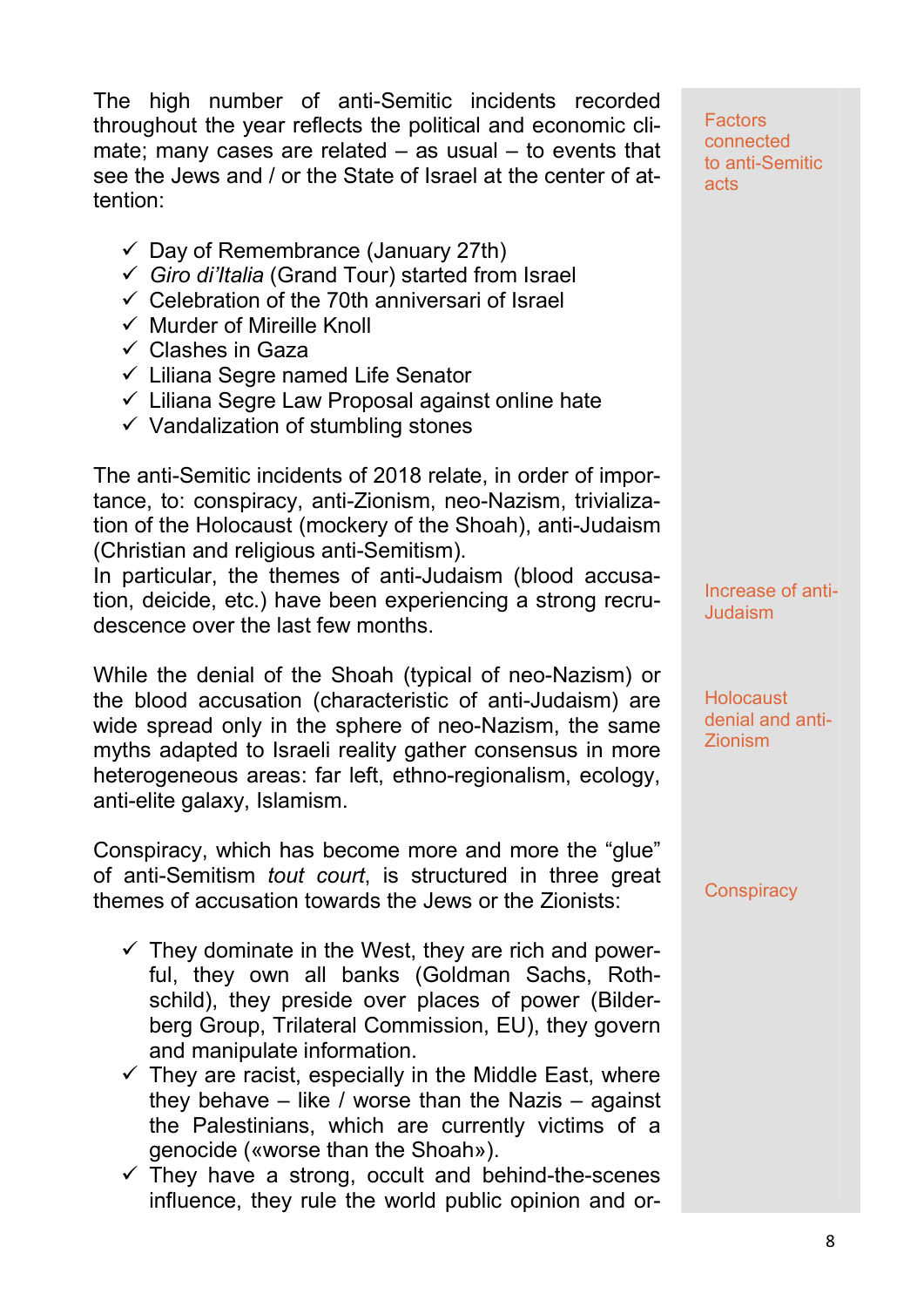chestrate and plot everywhere in the world: the attack of September 11, 2001, the wars in the Middle East and Africa, the jihadist terrorism, al Qaeda and ISIS are "their" work.

Online anti-Semitism is openly conveyed and expressed while using extremely aggressive and demonizing iconographic and lexical forms.

The major *providers* have become more attentive to the problem of hate on Internet and more effective in erasing the contents of hatred. Still, Internet remains the privileged place for the dissemination of hate speech, a place where anti-Semitism is now fully legitimized.

Facebook is the most popular social networking site used by haters. The one that publishes the most brutally anti-Semitic material is the Russian social site VK, which, due to its permissiveness, has become the online shelter of the most virulent anti-Semites.

Defamation and insults (36 incidents) against Jewish people and institutions. In detail: 20 cases affect Jews or phantasmal "Zionists", 9 concern Jewish Institutions – mainly UCEI and Osservatorio antisemitismo of the CDEC Foundation – 7 individuals, including a rabbi. Public figures such as Gad Lerner, Emanuele Fiano, Sandro Parenzo, Enrico Mentana and Liliana Segre are often victims of anti-Semitic invective especially on social media.

Graffiti and graphics (12). Graffiti writers come mainly from neo-Nazism. It clearly emerges from the symbolism used (swastikas) and from stadium anti-Semitism. Slogans and writings are often re-launched through social media.

Threats to people (7). Half of the recorded incidents are offenses, threats and harassment against people identified as Jews. A case of incitement to homicide concerns the neo-Nazi Massimiliano Z. whose posting on Facebook incites to kill Jews.

Vandalism(4). Acts of vandalism are directed exclusively against symbols that remind the Holocaust, mainly the stumbling stones.

Brutality of digital anti-**Semitism** 

Facebook the most used, VK the most provocative

Liliana Segre insulted

Graffiti and graphics as neo-Nazi instruments

Vandalism against Shoah symbols